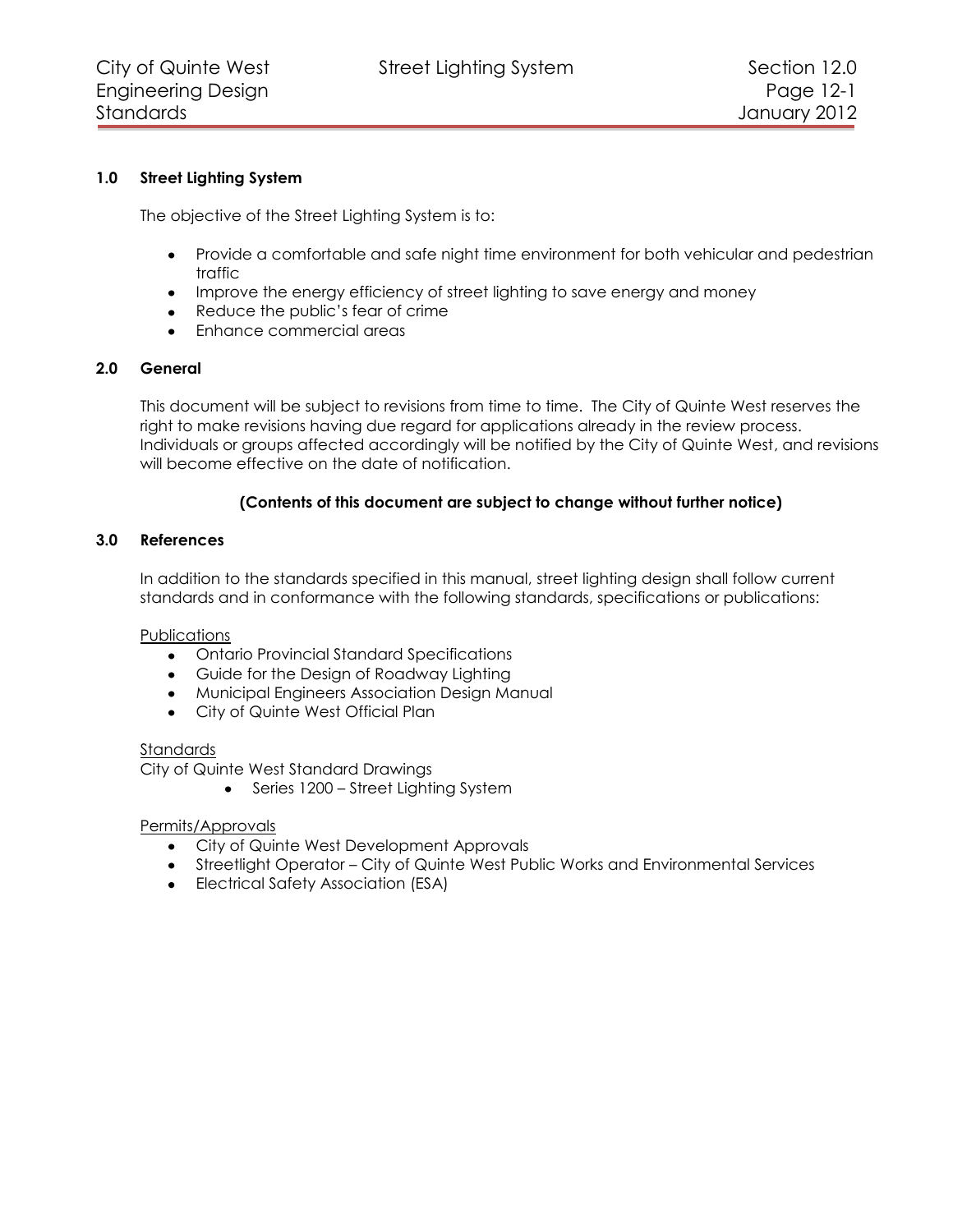# **4.0 Table of Contents**

| S <u>ection</u> |                  | <b>PAGE</b> |
|-----------------|------------------|-------------|
|                 |                  |             |
|                 |                  |             |
|                 |                  |             |
|                 |                  |             |
|                 |                  |             |
|                 | 10.0 Wiring 12-4 |             |
|                 |                  |             |
|                 |                  |             |
|                 |                  |             |
|                 |                  |             |
|                 |                  |             |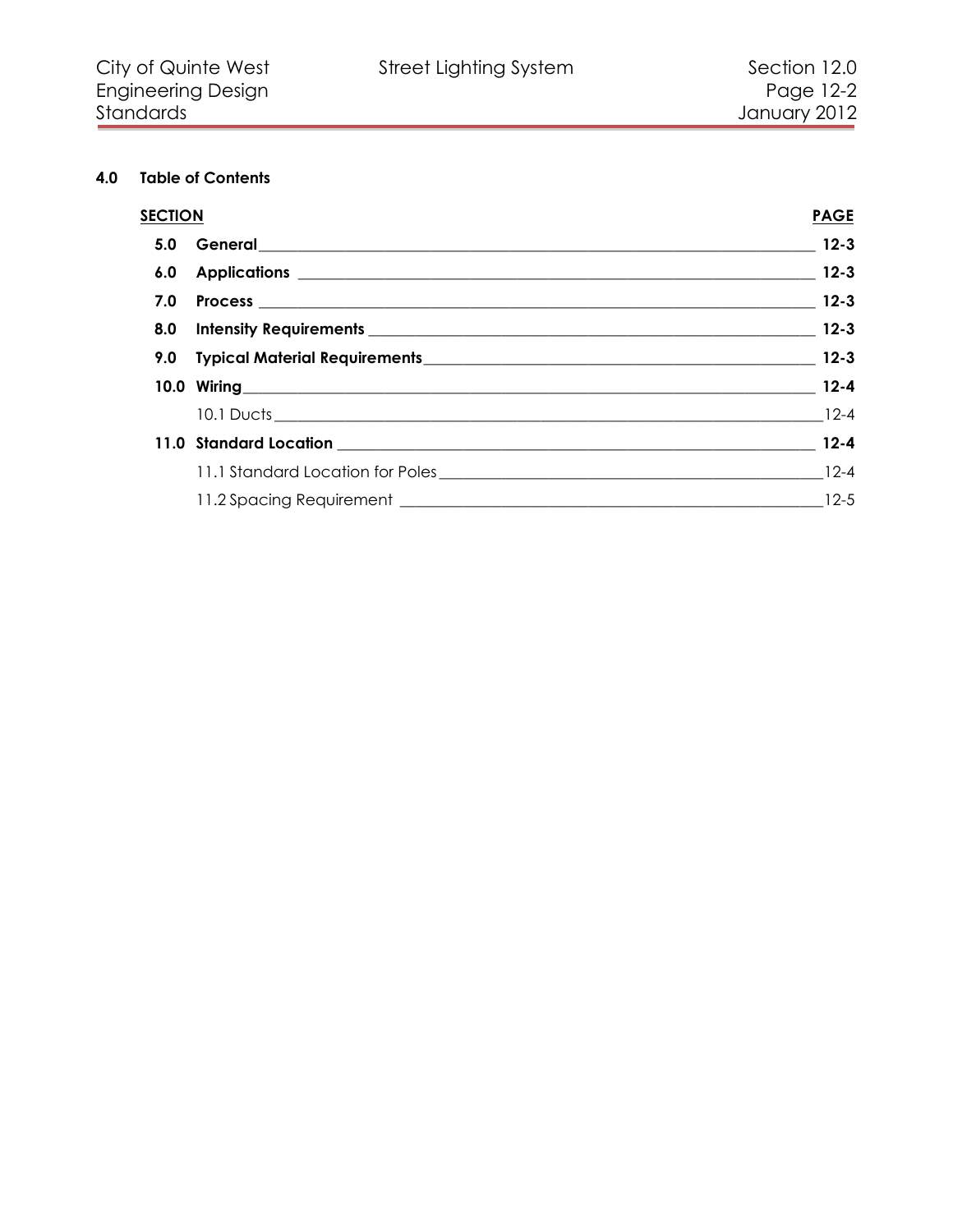# **5.0 General**

<span id="page-2-0"></span>The City of Quinte West Public Works and Environmental Services Department is the City's streetlight operator.

<span id="page-2-1"></span>Street lighting system wiring for roadways in the City of Quinte West shall be underground.

#### **6.0 Applications**

This standard is intended to address lighting of local and collector streets only. Illumination of streets of a higher classification will be dealt with on a case by case basis.

Lighting may be required for pedestrian walkways and paths constructed as part of a development. The requirements for such will be considered on a case-by-case basis.

#### **7.0 Process**

<span id="page-2-2"></span>The following is a general guideline for the steps involved in the installation of streetlights:

- 1) Developer must contact the Electrical Utility for layout and power source.
- 2) Electrical Utility completes the layout
- 3) Layout is returned to Developer's Engineer for review. Review to verify compliance with City of Quinte West standards and other utility requirements (gas, telephone) for conflict.
- 4) If approved, Developer or their Engineer to sign and submit design to City for review.
- 5) City approves or rejects and returns design. If approved, Engineer to include works in their Cost of Works estimate if required.
- 6) Owner installs lights in accordance with approved development process.
- 7) Owner's utility contractor calls for an Electrical Safety Authority (ESA) inspection upon completion.
- 8) ESA inspection certificate is forwarded to the City's Public Works and Environmental Services Department and Ontario Hydro.
- 9) City contacts Ontario Hydro and registers an account for billing purposes.
- 10) Ontario Hydro acknowledges the account and ESA inspection certificate and schedules energization of the street light system.
- 11) Lights are energized by Ontario Hydro.

#### **8.0 Intensity Requirements**

<span id="page-2-3"></span>

| <b>Classification Criteria</b>                               | Rural Local | Urban Local | Urban Collector |
|--------------------------------------------------------------|-------------|-------------|-----------------|
| Lighting: Maintained Intensity in<br>foot-candles at surface | 0.2         | U.5         |                 |

#### **9.0 Typical Material Requirements**

<span id="page-2-4"></span>

| Criteria  | Size / Description        | Local       | Collector | Sample Product |
|-----------|---------------------------|-------------|-----------|----------------|
| Luminaire | Cobrahead                 | Minimum 200 | As        | GE M-250R2     |
|           | Clear tempered glass lens | Watt High   | approved  | Luminaire      |
|           | 120V High Power Ballast   | Pressure    |           | "M2RR15S1A2GM" |
|           | PC Receptacle             | Sodium Lamp |           |                |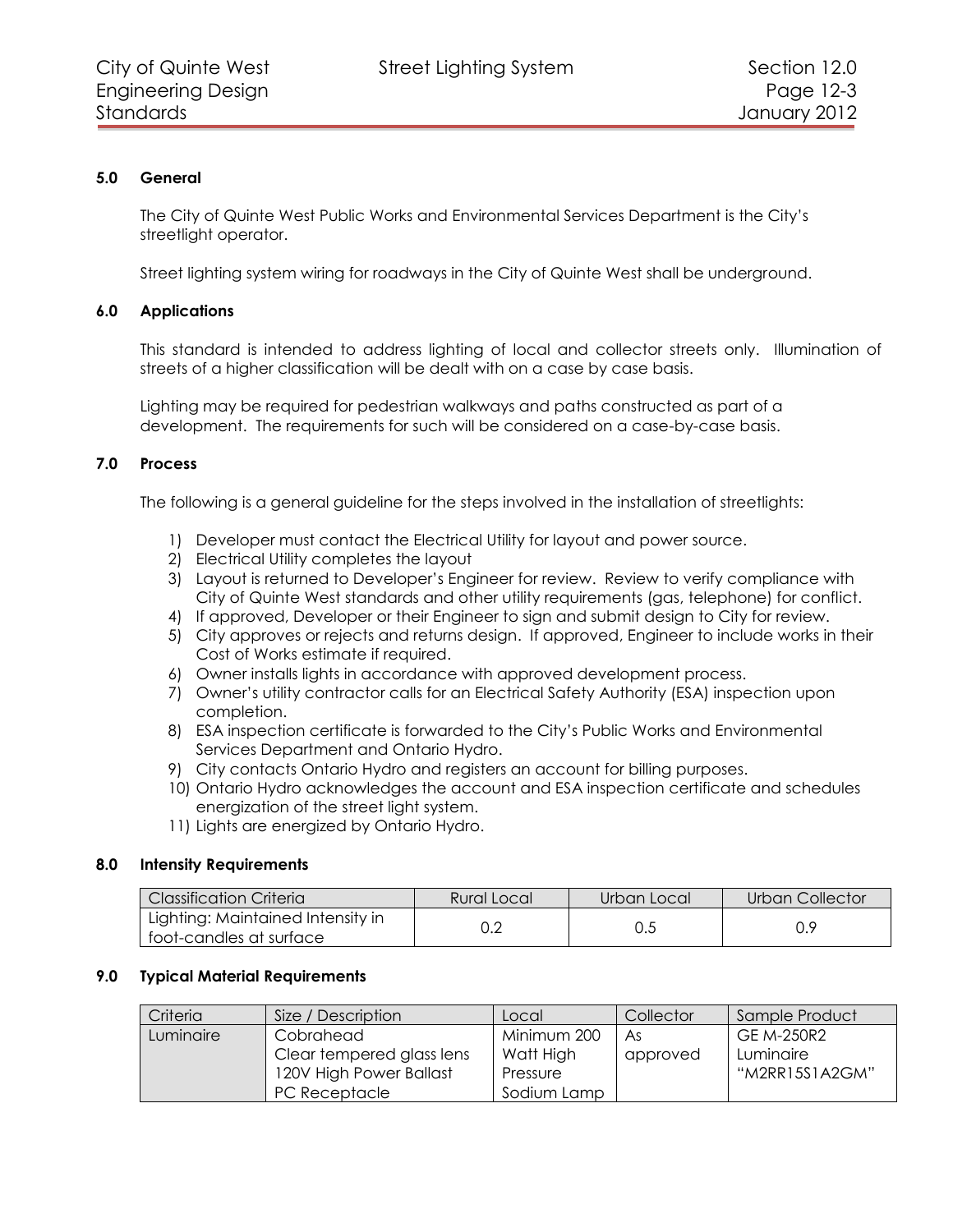| Photometric<br>Color | Individual Photo Control<br><b>Gray Cover</b><br>Mold Finish                   |                                                                             |             | Fisher-Pierce                                                          |
|----------------------|--------------------------------------------------------------------------------|-----------------------------------------------------------------------------|-------------|------------------------------------------------------------------------|
| Bracket /<br>Davit   | Die cast aluminum housing<br>bracket<br>Swing down cover with filter<br>basket | <b>Bracket to</b><br>extend to<br>align over<br>curb edge<br>(1.8m typical) |             | Stresscrete                                                            |
| Poles                | Class "B" (direct bury) spun<br>concrete pole<br>Electrically grounded         | 9.9 meters                                                                  | 10.7 meters | Stresscrete Round,<br>$Class B - Medium$<br>Duty Pole<br>"E-350-BPR-G" |

#### **10.0 Wiring**

<span id="page-3-0"></span>Wiring shall be sized to suit load and voltage drop and be a minimum #4 RWU, Orange Twin.

Up to four standards may be serviced from one circuit. Each pole shall house a fuse holder which shall also be the pole disconnect.

Each separate streetlight circuit shall be wired through a fusing pedestal or similar enclosure for the purpose of isolating it from the main supply transformer.

<span id="page-3-1"></span>10.1 Ducts

All wiring shall be placed in ducts between poles. Ducts shall be flexible non-metallic suitable for direct burial sized to suit wire sizes with a minimum of 50mm in diameter.

The ducts shall be assembled as neatly as possible with watertight joints.

Where possible, the bottom of the trench shall be graded so that the duct run will have no sags or depressions in which water will accumulate.

#### <span id="page-3-2"></span>**11.0 Standard Location**

#### <span id="page-3-3"></span>11.1 Standard Location for Poles

For urban cross sections, poles shall be located at lot lines and 1.8 metres behind the back of the curb.

For rural cross sections, poles shall be located behind the ditch, preferably at lot lines. Due to the variability that may occur in rural subdivision design, the location of the poles may vary between developments. However, the guiding principles for the location shall be:

- In a consistent offset from the property line for each street.
- No closer than 1m to the property line.
- At a location where the luminaire height is within the manufacturers guidelines.